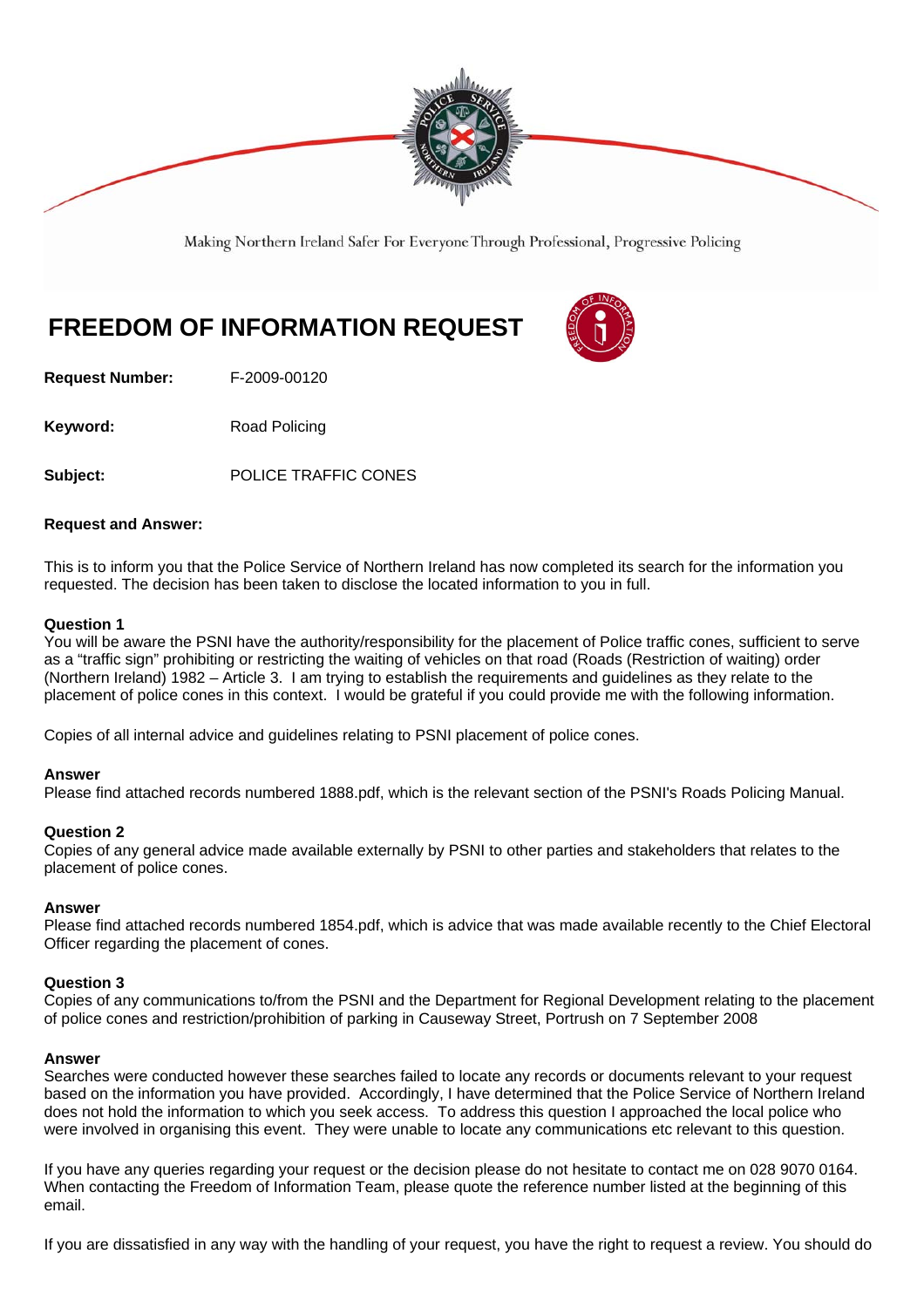this as soon as possible, or in any case within two months of the date of issue of this letter. In the event that you require a review to be undertaken, you can do so by writing to the Head of Freedom of Information, PSNI Headquarters, 65 Knock Road, Belfast, BT5 6LE or by emailing foi@psni.pnn.police.uk

If following an internal review, carried out by an independent decision maker, you were to remain dissatisfied in any way with the handling of the request you may make a complaint, under Section 50 of the Freedom of Information Act, to the Information Commissioner's Office and ask that they investigate whether the PSNI has complied with the terms of the Freedom of Information Act. You can write to the Information Commissioner at Information Commissioner's Office, Wycliffe House, Water Lane, Wilmslow, Cheshire, SK9 5AF. In most circumstances the Information Commissioner will not investigate a complaint unless an internal review procedure has been carried out, however the Commissioner has the option to investigate the matter at his discretion.

Please be advised that PSNI replies under Freedom of Information may be released into the public domain via our website @ http://www.psni.police.uk/

Personal details in respect of your request have, where applicable, been removed to protect confidentiality.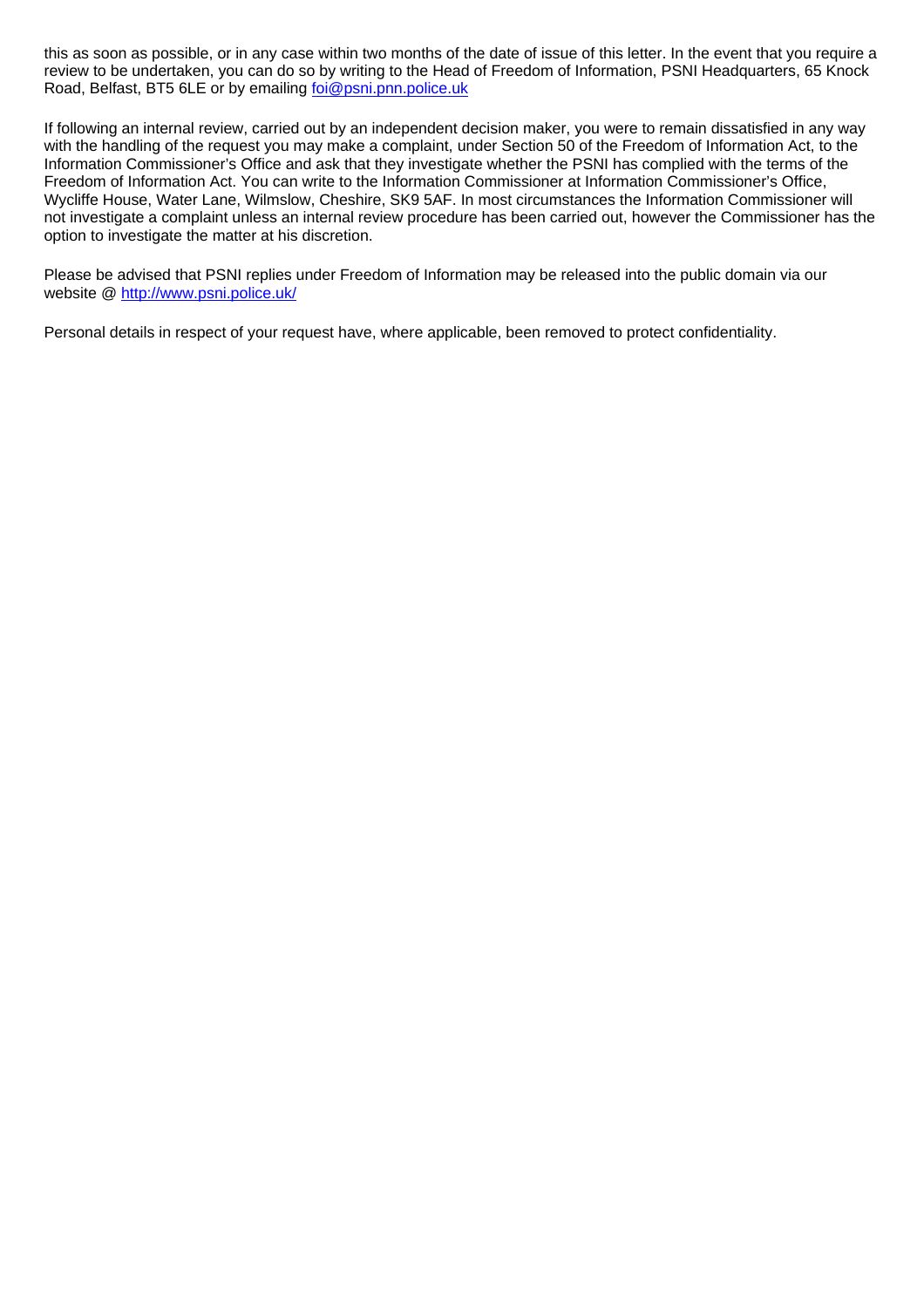## **Advice on Placing of 'Police No waiting Cones'** for the purpose of designating disabled parking facilities outside Polling Stations.

• Cones should be placed approximately  $4-5$  meters apart

Cones should not be placed in the following positions:

- Within 15 metres of a junction
- At the entrance to any premises where obstruction might be caused to other road users
- At bus stops, on a bend, near the brow of a hill or hump bridge
- Where it would make the road narrow eg: opposite a traffic island
- Where the kerb has been lowered or the road surface raised to facilitate a pedestrian crossing point